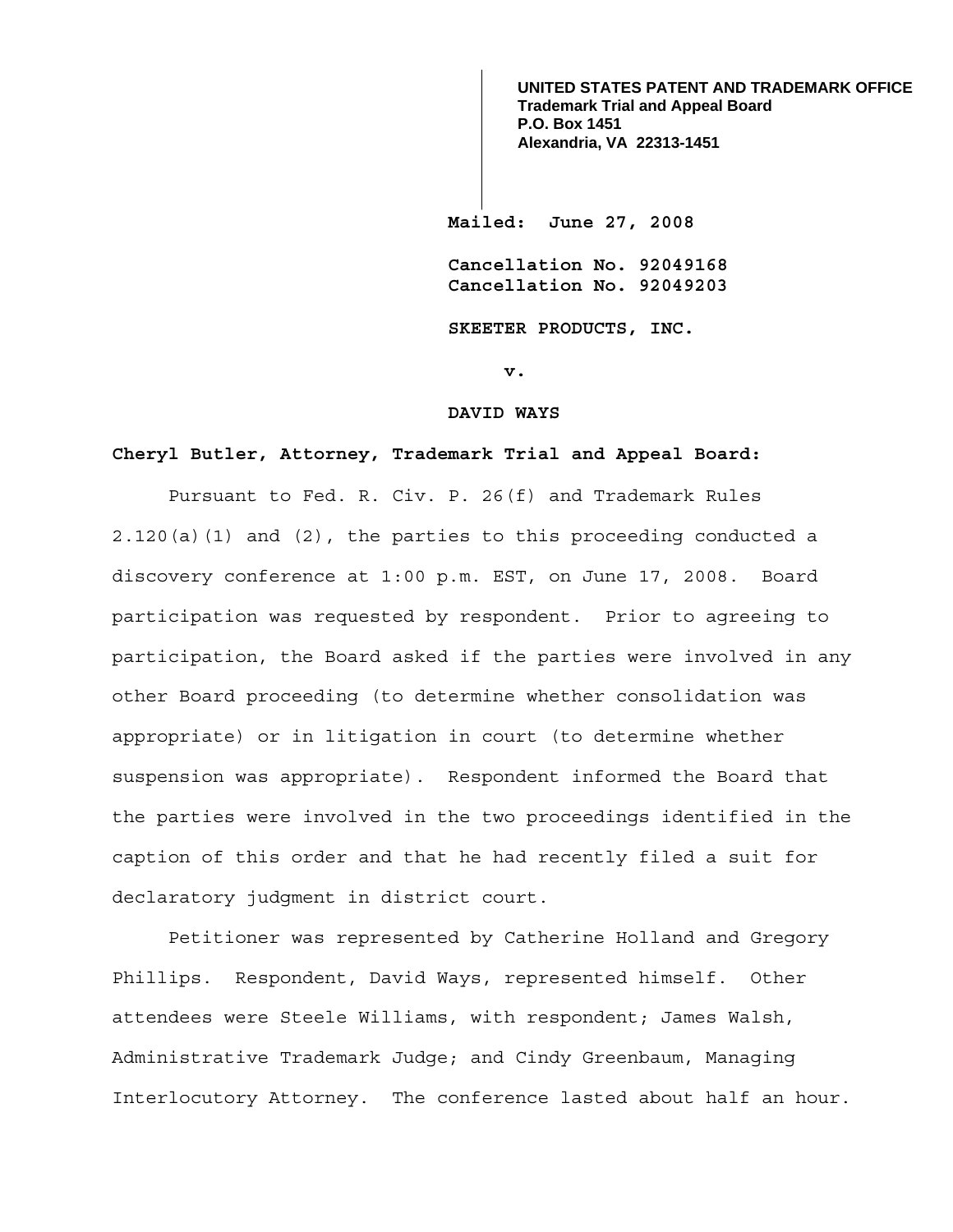### **Proceedings consolidated**

The Board granted respondent's motion (filed May 9, 2008) to consolidate Cancellation Nos. 92049168 and 92049203. The "parent" case is Cancellation No. **92049168**, but all papers filed in the parent case should include both proceeding numbers in ascending order. *See* Fed. R. Civ. P. 42(a); and TBMP §511 (2d ed. rev. 2004).

## **Respondent to submit pleadings from district court**

 Respondent was allowed until time to submit copies of the pleadings filed in district court so that the Board may determine whether this consolidated proceeding should be suspended pending final disposition of the district court case. Before this order was mailed, the pleadings were submitted. The Board now has had an opportunity to review the submission.

#### **Proceedings suspended**

Whenever it comes to the attention of the Board that a party (or parties) to a case pending before it are involved in a civil action which may have a bearing on the Board case, proceeding before the Board may be suspended until final determination of the civil action. To the extent that a case in Federal district court involves issues in common with those in the proceeding before the Board, the decision of the court is often binding on the Board, while the decision of the Board is not binding upon the court. *See* TBMP §510.02 (2d ed. rev. 2004). It is not necessary that the claims or issues be identical, only that the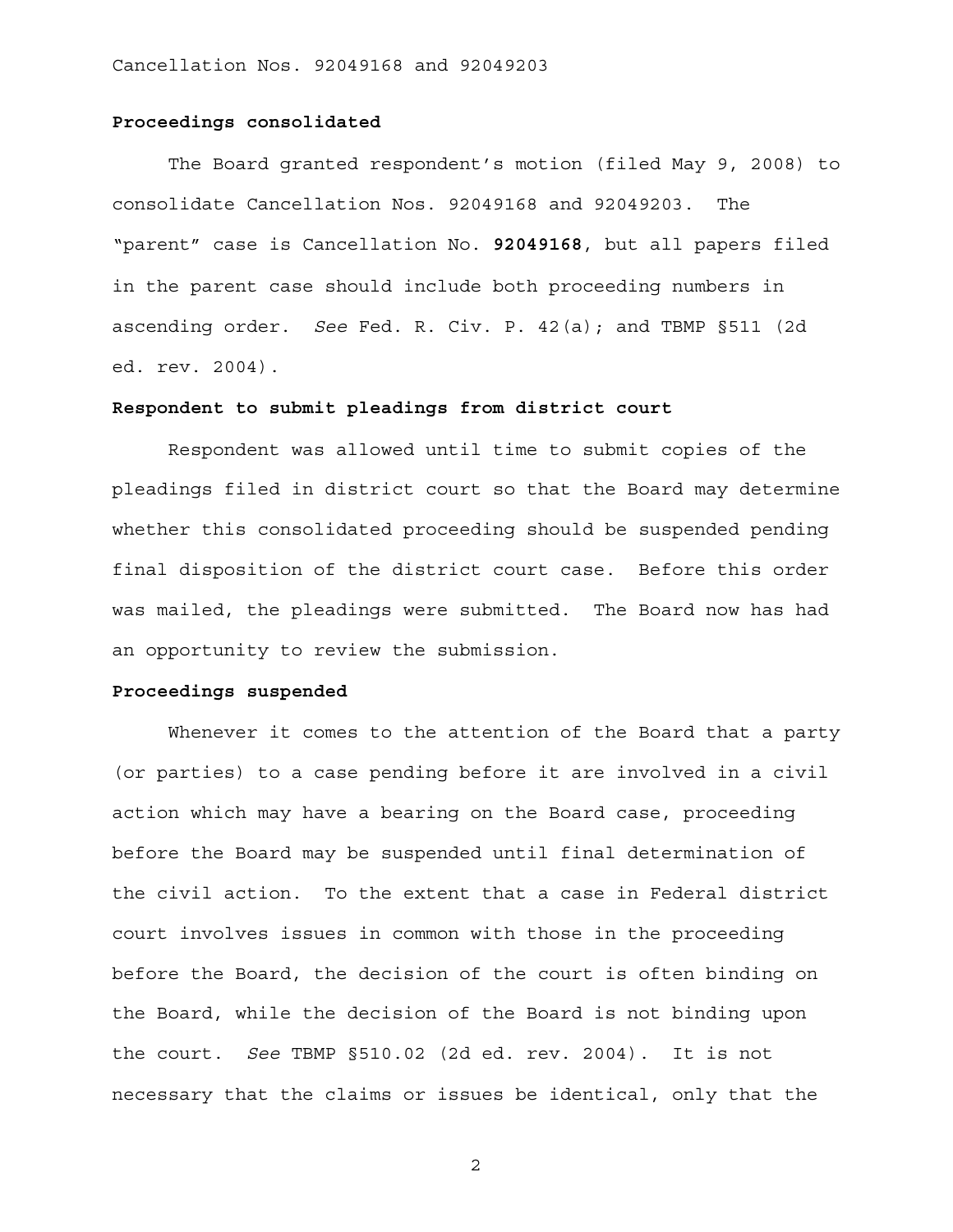### Cancellation Nos. 92049168 and 92049203

determination of issues presented to the court may have a bearing on the issues presented to the Board. Moreover, judicial economy lies in the suspension of the Board proceeding because the Board has limited jurisdiction, involving the issue of registrability only, and any decision of the Board is appealable to U.S. District Court. *See* Trademark Act Section 21.

 The Board has reviewed the pleading submitted from the district court action and determined that adjudication therein may have a bearing on at least some of the issues presented herein.

 Accordingly, proceedings herein are suspended pending final disposition of the district court action.

The Board discussed other topics, some of which are relevant only if proceedings are resumed.

# **Representation**

 The Board confirmed that Mr. Williams is not representing respondent in this consolidated cancellation proceeding. Mr. Williams was reminded that, should he file any paper herein on behalf of Mr. Ways, he will have made an appearance and will be representing respondent. Mr. Williams was also asked to clearly indicate to petitioner's attorneys the scope of any communications he has with them on behalf of Mr. Ways so that no confusion arises later.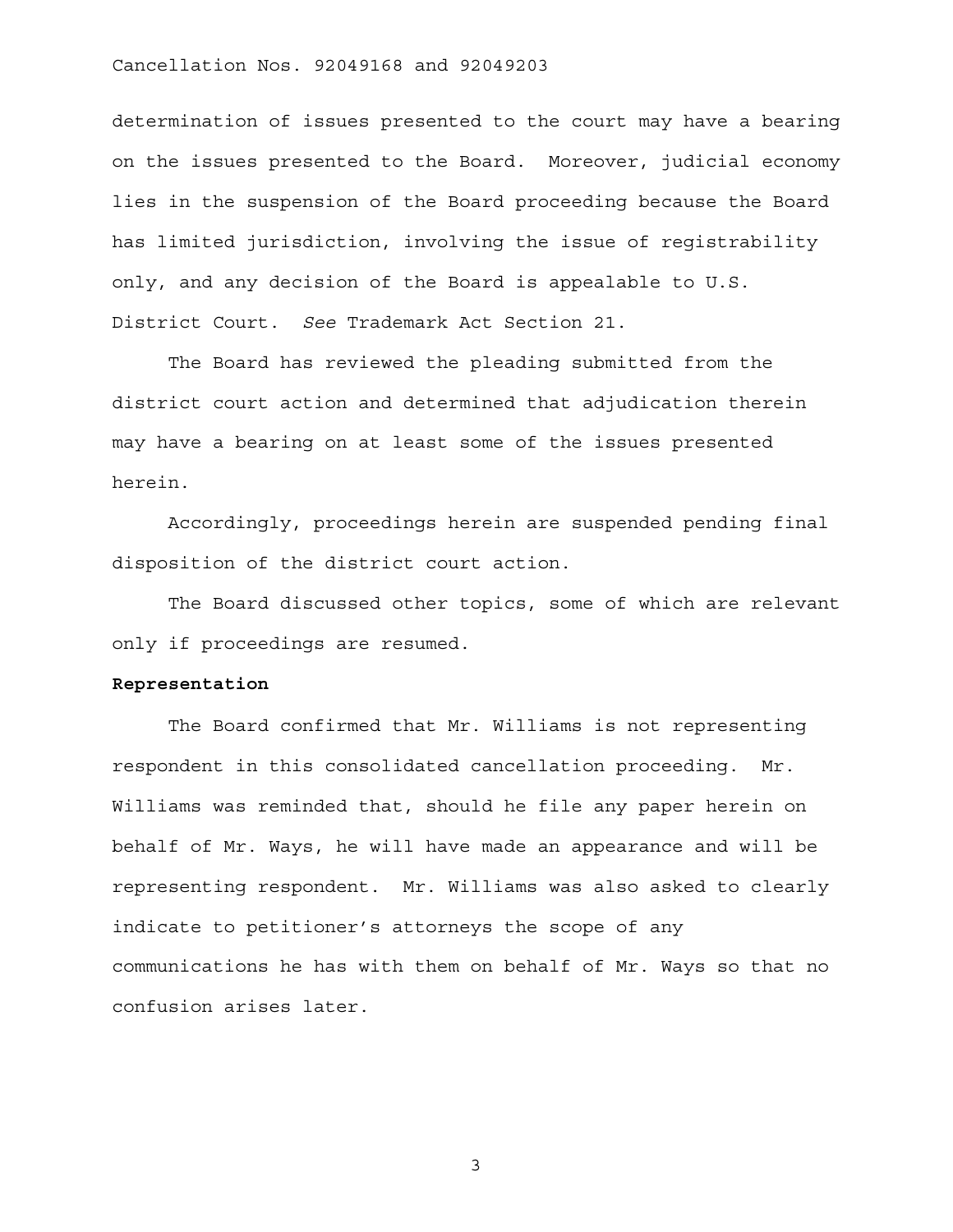## **Electronic resources**

The Board pointed out relevant electronic resources available at the USPTO website, *www.uspto.gov*. These included: E-business (ESTTA and TTABVUE); the Trademarks homepage (the federal trademark statute and rules); and the TTAB homepage (answer to frequently asked questions, TTAB summaries for final decisions, the new rules, a chart of the new rules, and the Board Manual "TBMP"). Strict compliance with the Trademark Rules of Practice, and where applicable the Federal Rules of Civil Procedure, is expected of all parties.

### **E-mail service**

The parties agreed to the email service option now available under Trademark Rule 2.119(b)(6) ("Electronic transmission when mutually agreed upon by the parties."). $<sup>1</sup>$ </sup>

#### **The petitions to cancel**

 The Board confirmed that petitioner's claim is priority and likelihood of confusion. Petitioner was informed that the Board does not have jurisdiction to consider petitioner's claim under Trademark Act §43(a), "false designation of origin."<sup>2</sup>

#### **Discovery**

The Board discussed that there were provisions in place with respect to a protective order, directed the parties to TBMP §414

 $^{\rm 1}$  The additional five days available under Trademark Rule 2.119(c) for traditional service modes (*e.g.,* First Class Mail) is not available for email service.

 $^2$  Paragraph No. 15 of each petition to cancel.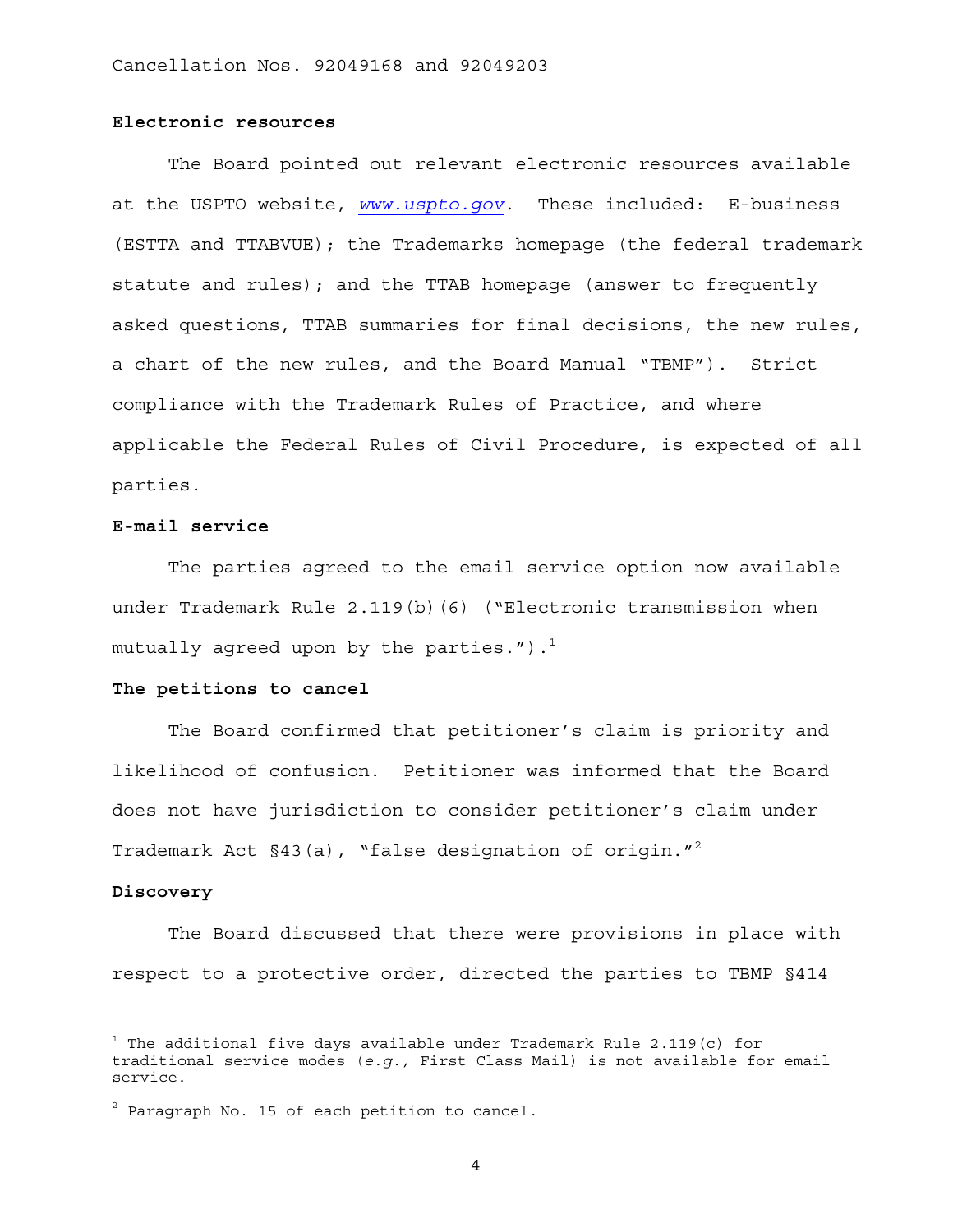# Cancellation Nos. 92049168 and 92049203

(2d ed. rev. 2004) for an extensive, but not exhaustive, guideline of typical discovery topics in Board proceedings, and further discussed some specific topics of discovery.

More particularly, the Board advised the parties that the Board's standard protective order was in place in this case governing the exchange of confidential and proprietary information and materials. The parties were informed that they may substitute a stipulated protective agreement (signed by both parties) but that the Board would not become involved in a dispute over any substitution in view of the existence of the Board's standardized protective order.

Although not exclusive, the Board highlighted important aspects of the scope of discovery in this case. Priority is to be proven in a cancellation proceeding, so discovery concerning each party's first and continuous use is appropriate, as is discovery concerning the likelihood of confusion factors. *See* TBMP §§309.03(c) (2d ed. rev. 2004) (A-Priority and B-Likelihood of confusion). Discovery is not to be pursued unless the proceedings are resumed.

## **Settlement**

 The Board clarified that the parties are not presently engaged in any substantive settlement discussions.

#### **Nature of Board proceedings**

An *inter partes* proceeding before the Board is similar to a civil action in a Federal district court. There are pleadings, a